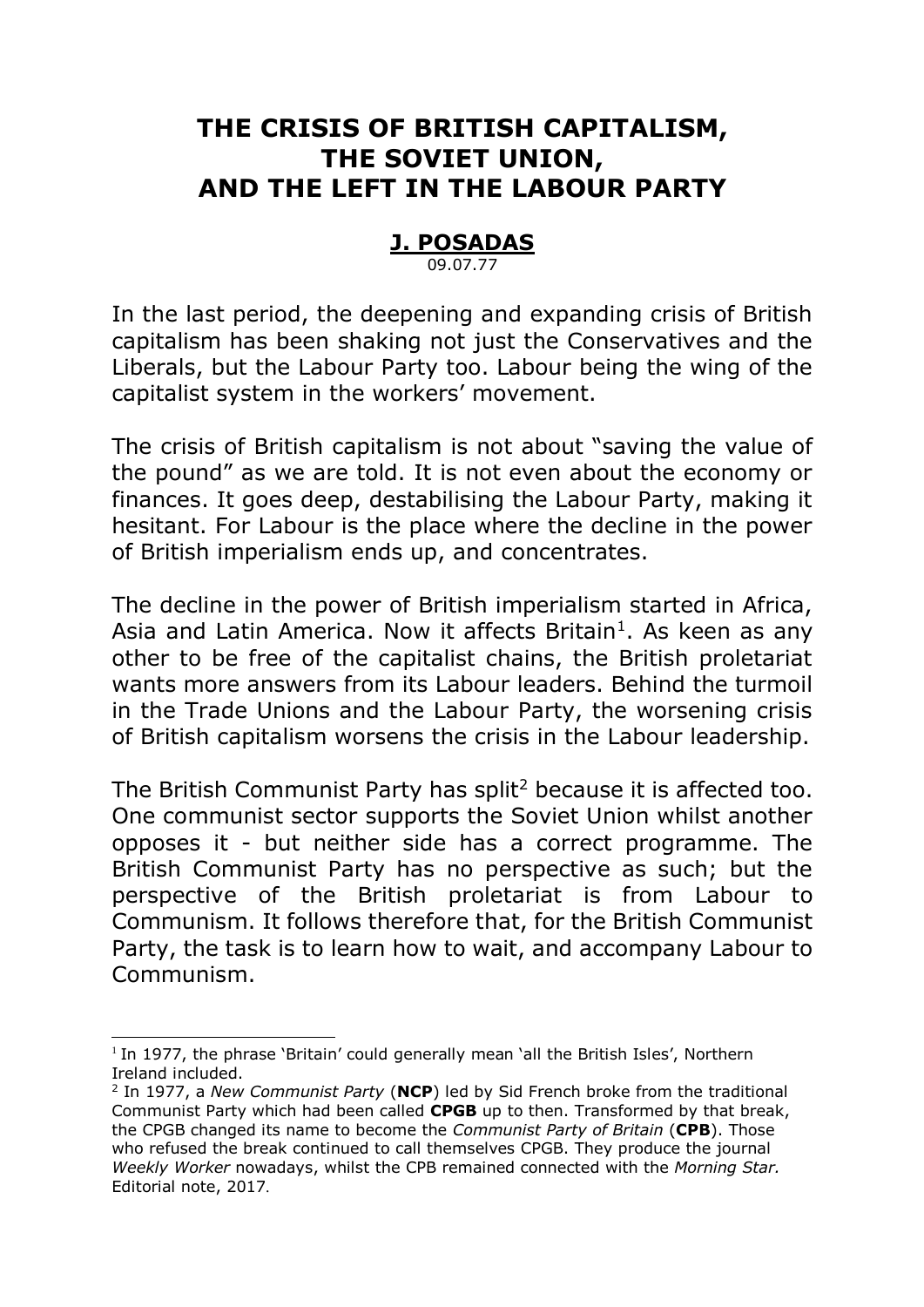On hearing this, the communist comrades will be offended and feel negated, but they will have to discuss this in the end. The British Communist Party is a small Party. It has a limited influence and authority because the key historic events of the past found it unprepared and without programme.

## **Forward to the Socialist Federation of the British Isles:**

One cannot propose for Britain the same as for Italy or Greece. The situations in these countries are all different, and there is no doubt about this. What they have all in common, however, is the same capitalist crisis. And beyond their particularisms and languages, their national characteristics move within relations of forces that are worldwide.

It is the role of the Communists to encourage the Labour left with a programme of 'statisation' (state-ownership) and economic planning. It is also their role to propose *the Socialist Federation of England, Scotland, Wales and Ireland*, with a view to the eventual unification of all these areas.

We live in a stage of fierce differentiation, racial, regional, national, individual, etc. If the discovery of oil in Scotland leads to several parts of Britain wanting the revenues, there can be no planning. The resolution of this problem demands a more advanced economic and cultural development - but capitalism is incapable of it. Like the divisions in Ireland, Scottish oil raises not just economic, but social and cultural questions. Britain cannot plan if its regions fight each other and separate. Note that the top capitalists have an interest in those divisions. This is why they constantly encourage the hatred of centralisation.

## **No Labour Left can ignore Ireland, and succeed:**

The political demand for 'devolution' is like the demand for regionalisation. It is a retreat. The revolt that animates the ordinary campaigners for devolution is not necessarily a retreat on their part; these people are positively revolted by the domination of a few capitalists at the top. What is negative however, is their *demand* for devolution. Devolution splits countries. It divides populations. It turns the region, the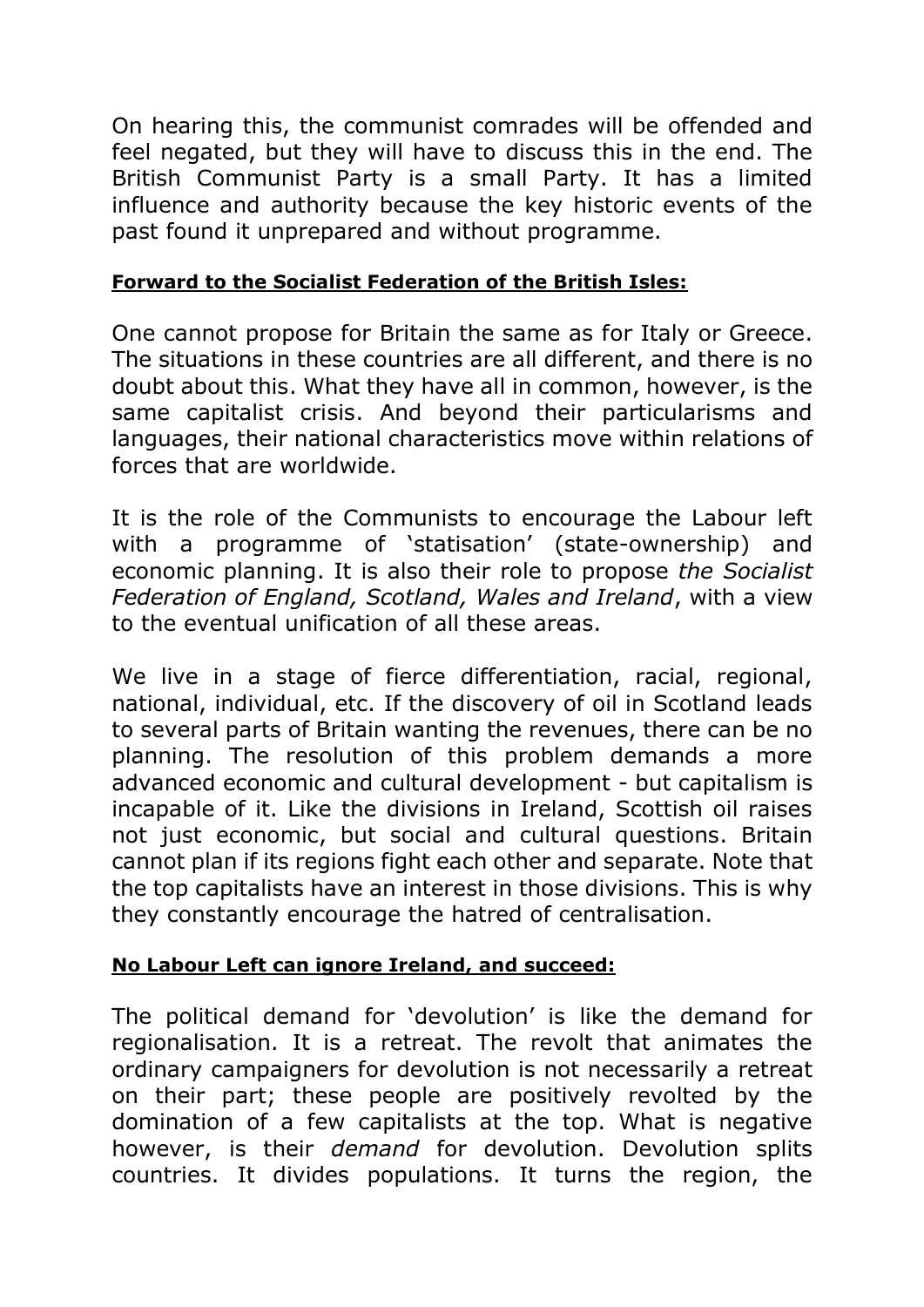nationality, the language and other particularisms into places of refuge. And this is an impasse.

Britain faces an impasse in this matter as much as in all the other problems of the country. It is capitalism that makes the problems intractable. This intractability has not suddenly arisen from Trade Unions, from elections or from the discovery of oil wells<sup>3</sup>. It has come with the dry wells of the capitalist system which no longer yield anything. The workers' movement needs to step in with programmes and policies. Take Ireland: What do the various political parties propose for Ireland? They go no further than 'more' or 'less' liberty for Ireland! The Labour left, the Trotskyist groups and the left-wing Communists must discuss together a programme for the development of Ireland. A programme for Ireland is part and parcel of the programme for the development of the left in the Labour Party.

The Trotskyist groups and the Communists must intervene with programmes, policies and campaigns of agitation for Ireland, with the aim of consciously influencing the Labour left. The more they do this, the more influence they will have, and the better their results will be.

#### &&&&&

This does not mean that the Mandelists<sup>4</sup> and other Trotskyist groups, the Communist left, the Labour left and the Posadists must refrain from building themselves. Quite the reverse! They can all grow, and they must grow in their own fields of political activity. Only, they must seek to have an influence where the masses are centralised, which is the Labour Party. They must not aim at growing at the expense of the Labour Party, or try to dispute numbers from it. Mind that they will not be able to do this anyway; they will fail if they try. There is not the historic time to start doing this. There are not even the immediate conditions.

 $\overline{a}$ 

<sup>3</sup> In Scotland.

<sup>4</sup> Mandelists: followers of Ernest Mandel of the Trotskyist Fourth International who had some importance in the Labour Party in 1977.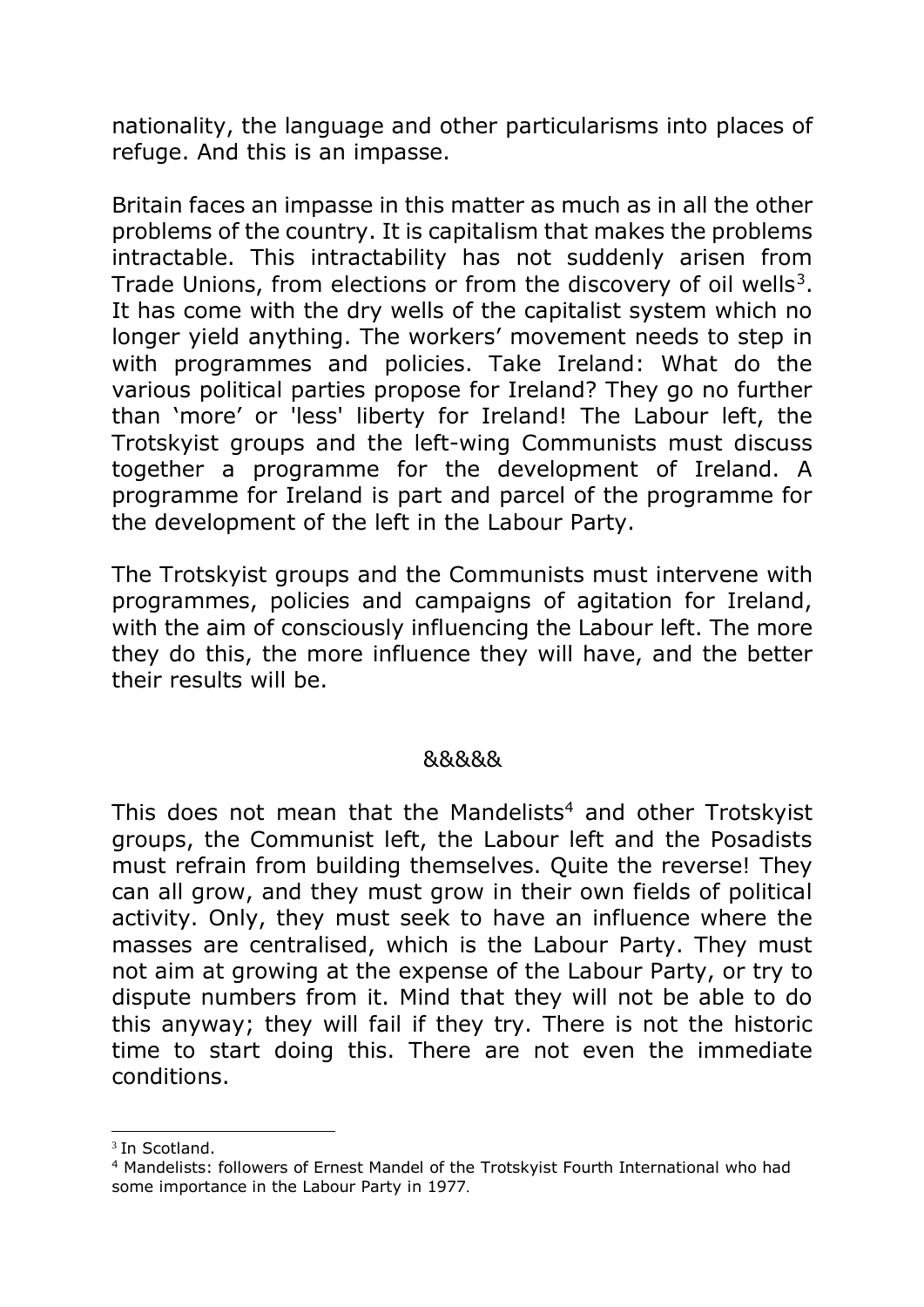A big spanner was thrown in the works of human progress when the Communist Party (CPGB) decided to 'rectify' Marxism. This led it to drop Marxism and adopt "*the British Road to Socialism*". As if a special road to Socialism was on offer in Britain! But there is no such special road in Britain. Britain never was a special case in history. It is Marxism that always was, and remains, the method to interpret the process in Britain.

Why is there such an uproar and agitation in Britain at the present time? This is not properly discussed in the Left. And it is not discussed at all in the Labour Party and the Communists. Those who discuss this matter speak in terms of yet another capitalist crisis. No! The crisis in Britain is not another 'normal' crisis of the system. It is true that the crisis of capitalism goes through phases, but what is happening now is epoch-changing.

When British imperialism was thrown out of its colonies, it lost essential pillars of economic and social stability. After WW2, it was the world Socialist Revolution that gave courage to the various *National Liberation Movements*. It led to the creation of new Workers States. It threw British imperialism out of Asia, Africa and Latin America.

# **For the Democratic Socialist Republic of Britain!**

The 'multinationals' do not come from a deliberate decision on the part of capital to reorganise itself in order to compete and accumulate. No! The multinationals emerged because capital had no choice. Various economic pressures caused the multinationals to form. They did not initiate the pressures that caused them to reorganise internally. They reacted to those pressures. Multinational capital could no longer expand, and so it had no choice but to concentrate. It is the world revolution that stopped capital expanding beyond a certain point. Thrown out from most countries, capital was only allowed to re-enter on certain terms. From that point onwards, capital could only survive by concentrating. The Britain we know today comes from all this.

Britain did not lose its colonies. The masses of the world threw it out - Britain and its monarchy.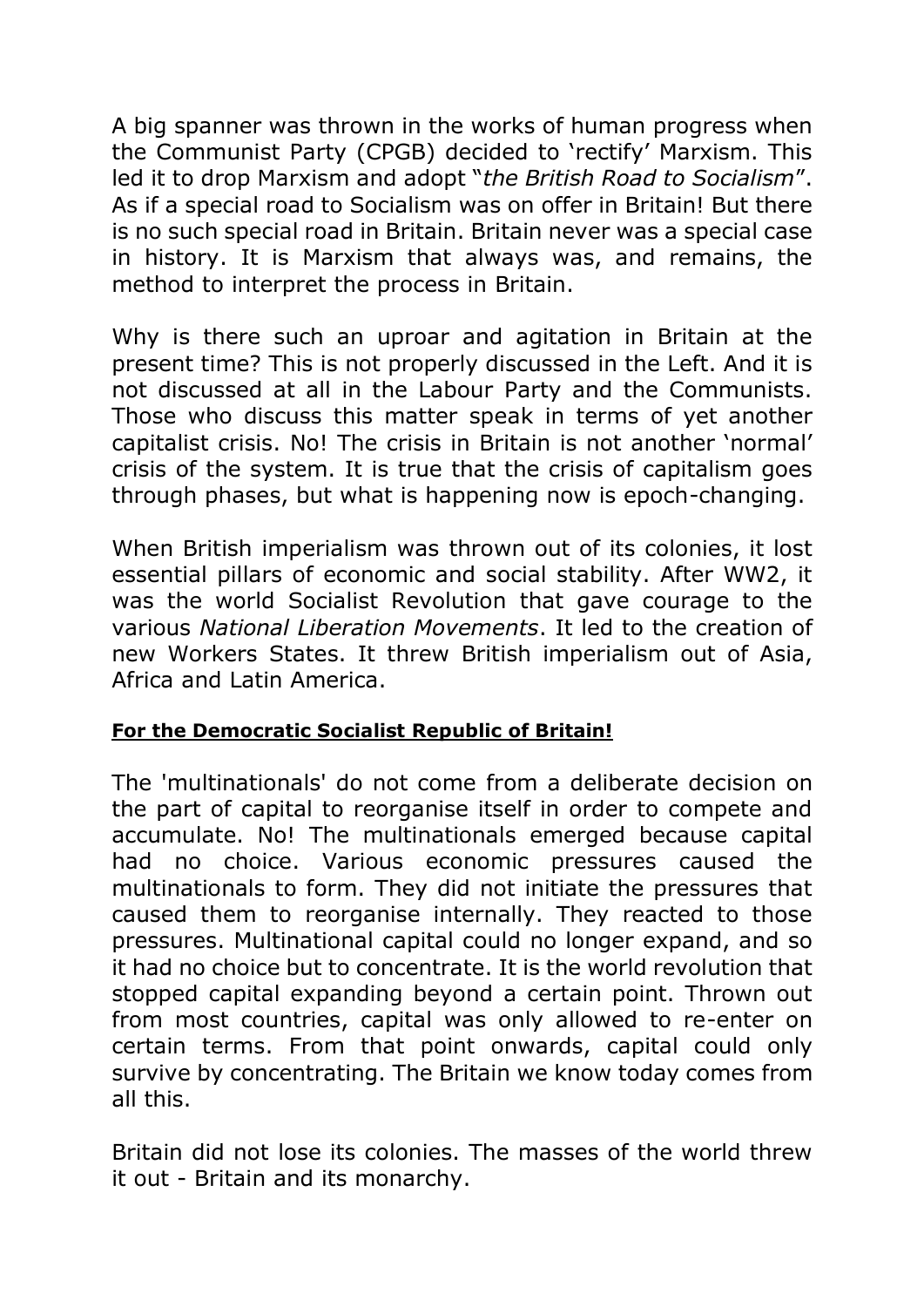Monarchy must be brought down and a Socialist Britain made. We recommend the following slogans: "*Forward to a Socialist Britain*" – hence "*Forward to Socialist Democracy*" and "*Forward to the Democratic Socialist Republic of Britain*".

One must never demand 'democracy' in the abstract because abstract democracy is the monarchy and the queen that we have now. The idea of democracy, and the demand for it, must always specify what kind of democracy one is after. We are after the kind of democracy that has a concrete and physical form. It is called socialist democracy.

#### **Right from its inception, the Soviet Union never stopped making progress :**

-

The British Communist Party must explain that Communism is where humanity is going. Communism is the natural conclusion of the objective progression of history. If the process leading to Communism was delayed upon its way, it is because the division of society into classes forced it to make a detour.

The advent of social classes retarded progress, but it did not stop it. For over and above the class divisions, society created the economy, science and technology. Human intelligence and discoveries never stopped growing. This very growth led to the class conflict, but science, intelligence and the economy took off immeasurably faster than the class conflict. So much so that we have Marxism now, and we have learnt how to make the Workers State.

The Workers State is the material expression of all the progress that humanity has made and concentrated in Marxism. You could say that the Workers State is human progress materialised. This is why we say that the Workers State is Marxism materialised. Marxism materialised is not Karl Marx, his statues or even his texts. Marxism materialised is the Workers State! This is so even if Biermann<sup>5</sup> cannot sing in East Germany; it is so even as we

<sup>5</sup> **Karl Wolf Bierman**: born 1936 in West Germany. Became a performer and singer. Went to live in East Germany where he was a 'dissident' of the Workers State. In 1989, he performed in East Germany during the 'Wende' that toppled the East German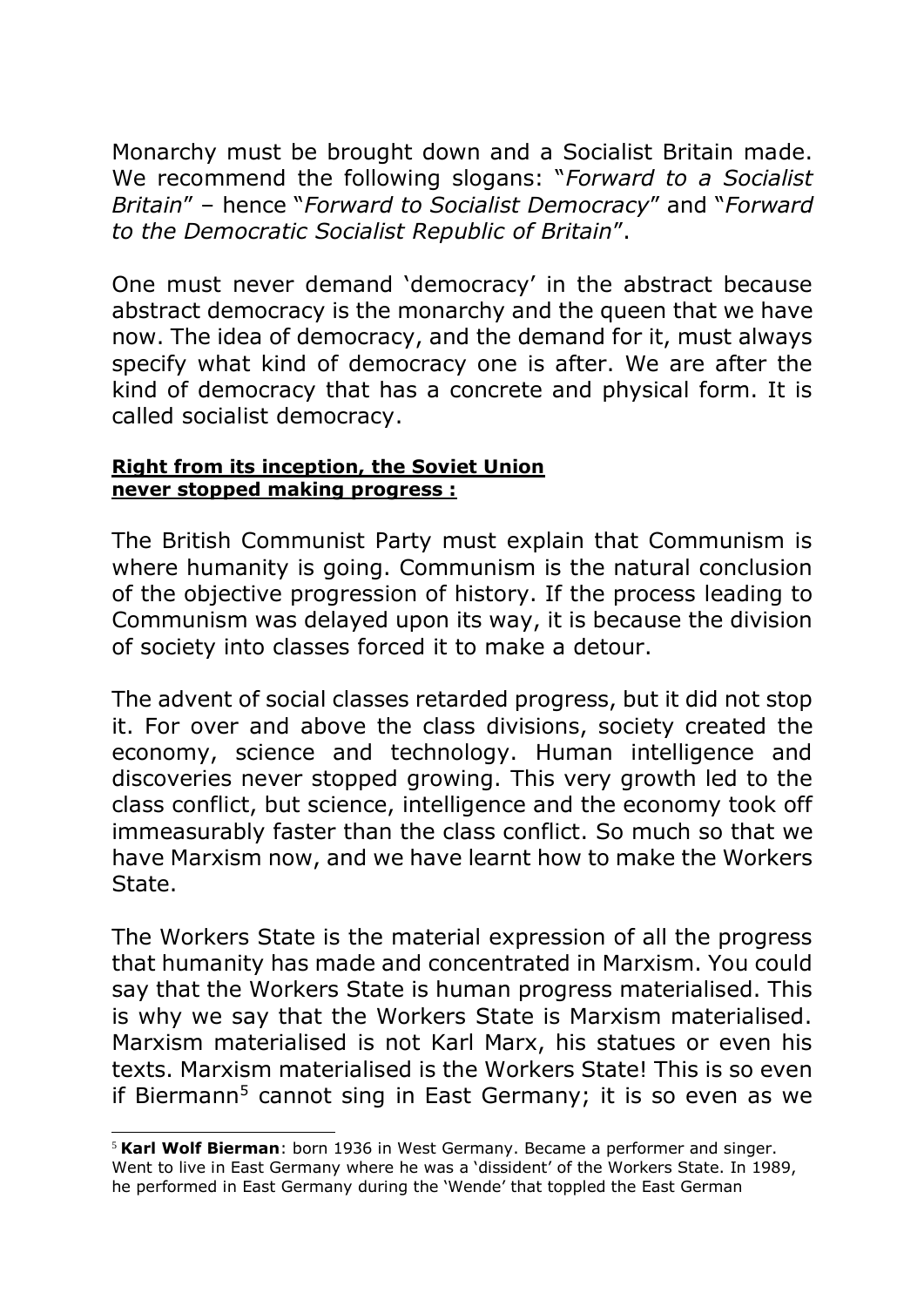are told that there is no democracy in East Germany.

We uphold the right to criticise the Workers State, but any criticism of the Workers State must serve the cause of human progress. Many are those who measure the Workers State in light of what it was under Stalin; but what about the Workers State of today (1977) that supports Angola? Biermann cannot sing, Medvedev, Solzhenitsyn<sup>6</sup> and others cannot speak - but have science, technology, the economy or society collapsed in the Soviet Union? They have not. The opposite is the case. They never stopped progressing in the USSR, and vigorously so. Since its inception, the Soviet Workers State never stopped improving economically, technologically and scientifically. And on the most important plane of the social relations, why, it has made improvements even greater than technologically, scientifically and economically. For it is helping humanity to free itself in Ethiopia, in Angola, in Mozambique. What kind of people are those who do not see this?

#### **Defend the Workers State, assess it properly:**

-

Communist comrades, comrades of the Communist left (a rather moderate one), the fact that Medvedev was not allowed to give a funeral oration does not measure the worth of the Soviet Union. You must assess the Workers State as a whole. In the Soviet Workers State, some dissidents cannot speak, but the ordinary workers can! For the Soviet workers and Trade Unions do speak; they speak through the actions of their government.

government. In 1999, he supported NATO's bombing of Kosovo. In 2003, he supported the Western invasion of Iraq.

<sup>6</sup> **Roy Medvedev**, born 1925 in Georgia. Russian political writer. Wrote '*Let History Judge'*. Sought a reformist version of Communism. Considered himself harassed by Leonid Brezhnev. Never mentioned the support the USSR was giving to the Liberation Movements in the world. Became a consultant for Mikhail Gorbachev.

**Aleksandr Solzhenitisyn**: 1918-2008. Ukrainian-Russian novelist and essayist. Wrote '*Goulag Archipelago*'. Following Glasnost, Soviet archival documents were opened. These showed that the name 'Goulag' referred to different things. It could a labour camp, a labour colony or another form of detention. The Gulags were certainly many, but they often operated only for a brief part of their existence. The documents showed also that the Gulags had been intended to populate the remote parts of the USSR. Most people came out of the Goulags alive. Best behaved inmates could be released early. There were not the death rates or the number of detainees indicated by the literary sources available for scholars during the Cold War era. On their release, some individuals were granted a piece of land in the vicinity of where they had been held. These Editorial notes are based on Wikipedia.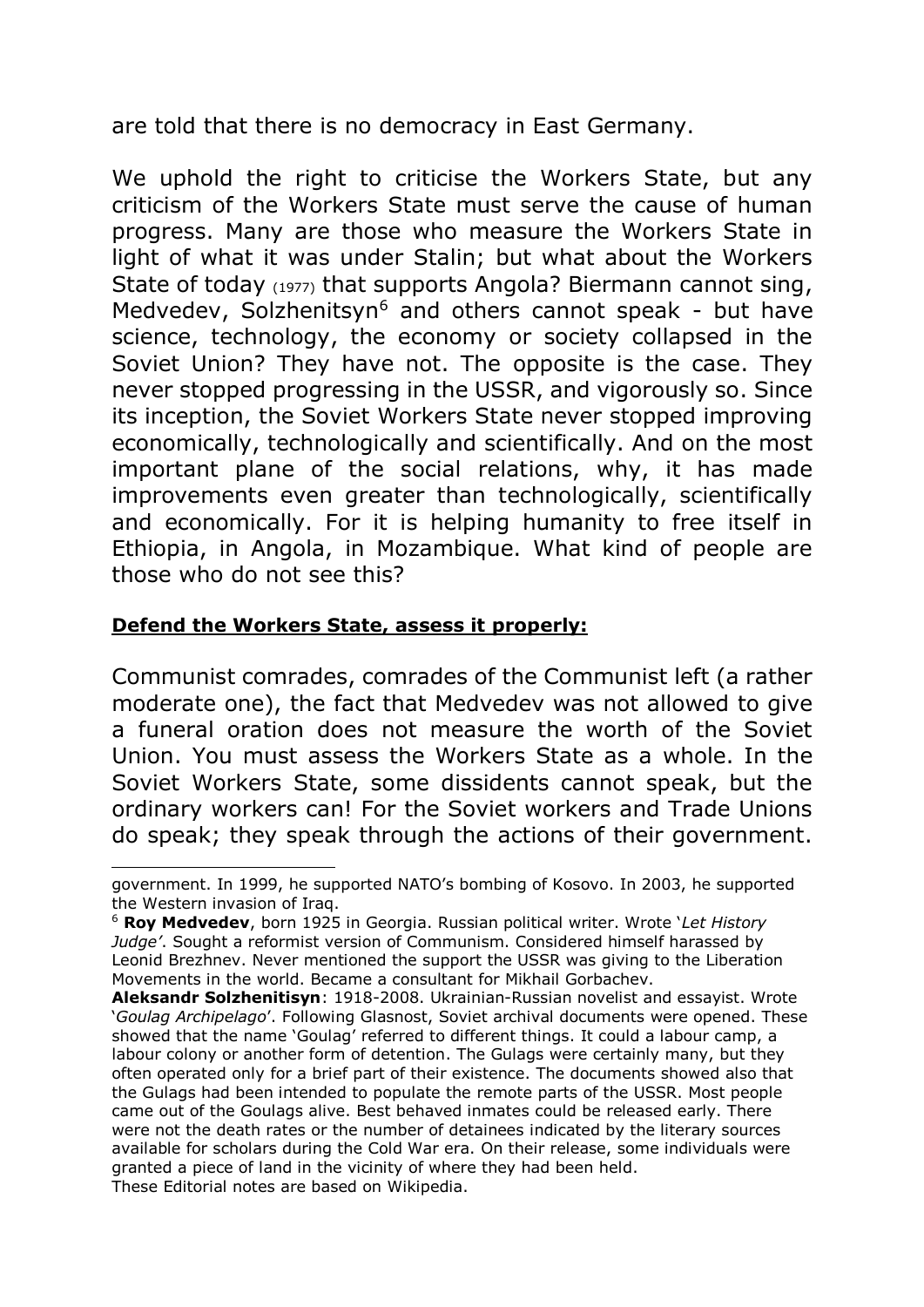When their government defends the *National Liberation Movements* in the world, the ordinary Soviet workers have spoken. This is beyond compare with the songs of dissident Biermann. Communist comrades, if you do not discuss in this way, you cannot measure the progress that history is really making!

#### **True democracy can only be Soviet democracy**

We do demand the right to *Soviet Democracy* in the Soviet Union and the other Workers States, but this is not what Medvedev, Solzhenitsyn and Biermann are calling for. True democracy will return to the Soviet Union when it grants to all the revolutionary tendencies the right to exist, the right to function and the right to intervene in the construction of the Workers State. That will be Socialist democracy! It will not be the abstract democracy that the dissidents demand. True democracy is Socialist-Soviet democracy.

Soviet democracy means that, in the construction of Socialism, absolutely everyone has the right to intervene. When this operates, Soviet democracy becomes the actual tool of social development. It becomes a physical and scientific tool. When the Party bases itself on Soviet democracy, it too becomes a scientific tool and its programme can only be scientific. Finished the time of the road-map programme of the past. The new programme is the compass showing the way to the Workers State. The Bolshevik Party was such a tool; and the Soviet Union has remained such a tool, after all, as we can see by the way it supports Angola. In today's conditions, the Soviet Union – i.e. the Workers State – is the paramount and most necessary beacon of science itself.

Humanity can do without knowing all about Venus or Mars, but it cannot do without the conquests of the mind. The most elevated conquests of the mind lie in discernment, confidence, audacity and resolve. It is Marxism that encapsulates these. Marxism is the most complete source of confidence because it lends discernment. And discernment, in its turn, develops the ability to speak, to discuss and to conduct polemics. Polemics is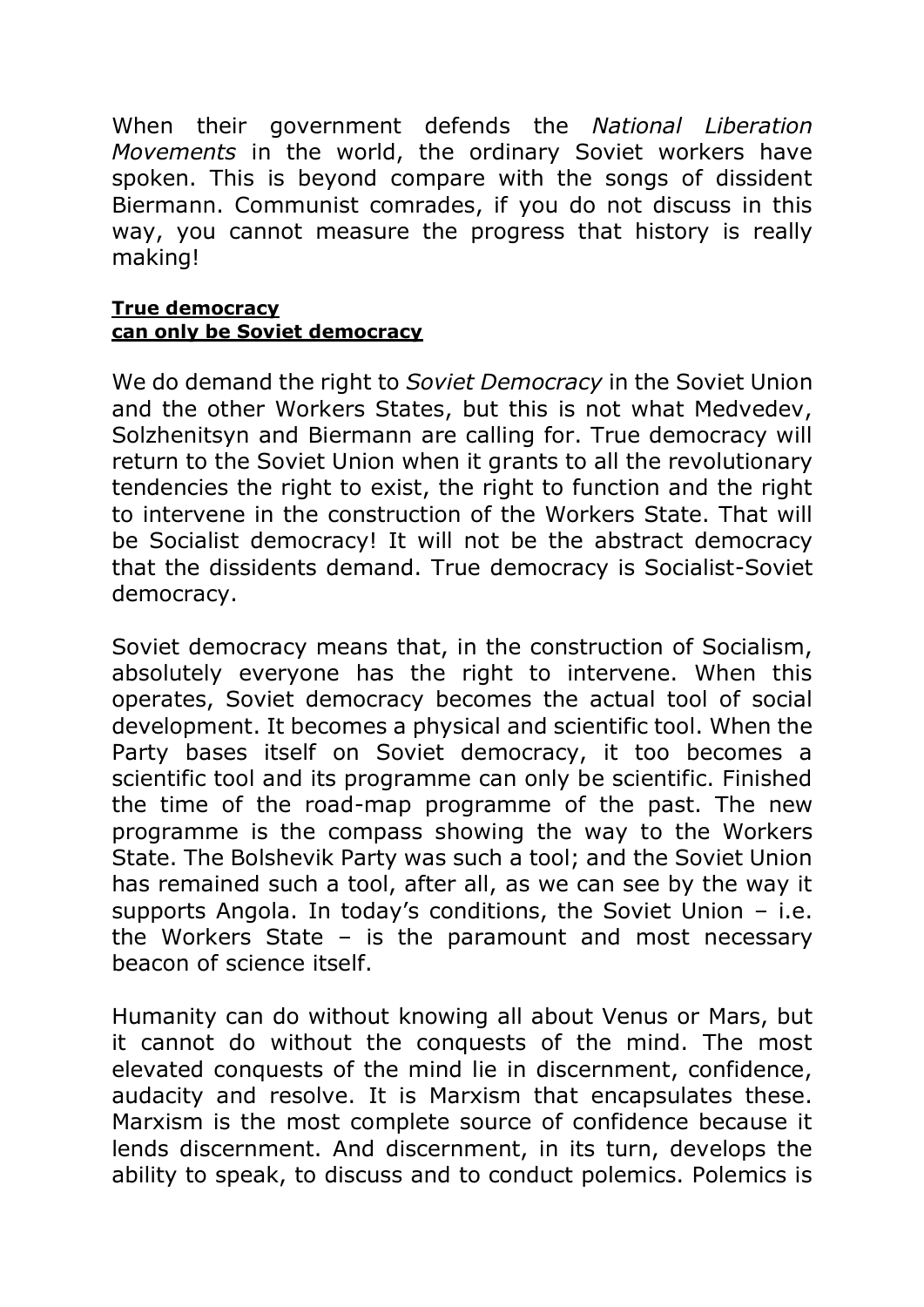not the same as put-downs and points-scoring. It compares views to find out what is best. Lenin, Trotsky and the Bolsheviks behaved in this way. This is Soviet democracy. This is the Soviet democracy that needs to return to the Soviet Union.

#### **Soviet democracy is not 'pluralism'. It is Marxism:**

The aim of Soviet democracy is to have the USSR's leadership supporting the world revolution. This cannot be done without all the revolutionary tendencies having the right to speak in the Soviet Union. You recognise a revolutionary tendency by the support it gives to the world revolution. No revolutionary tendency wants to harm the Workers State. All the revolutionary tendencies must have the right to speak in the Workers States.

Biermann, Solzhenitsyn and Medvedev denounce the Soviet Union for its lack of 'democracy' and 'pluralism'. But what do they mean by that? What do they seek? They never refer to the socialist progress of the Soviet Union, or of Angola. They want 'more democracy' and 'more pluralism' to have more rights for themselves - i.e. the right to oppose the Workers State. We denounce them! We defend the Workers State and we stand against them! We defend the Workers State like medical practitioners defend their patients' lives. Biermann, Solzhenitsyn and Medvedev want to kill the patient. We have our own criticisms of the Workers State, but our motive is to improve it. We want the Soviet Union not only alive, but returned to complete health and fulfilling its immense potential!

The return of the Soviet Workers State to complete health can only happen on a proletarian basis. This demands full democracy in the Soviet Trade Unions. Alongside the initiatives of the USSR in the world, the Soviet Trade Unions must elaborate their own views and make their own pronouncements. The world needs to see the Soviet workers speaking! The world must hear them addressing the masses of North America, openly, as the Trade Unions of the Soviet Union. The world must see them functioning as Trade Unions, in a Workers State.

The Soviet Trade Union Centre must address publicly the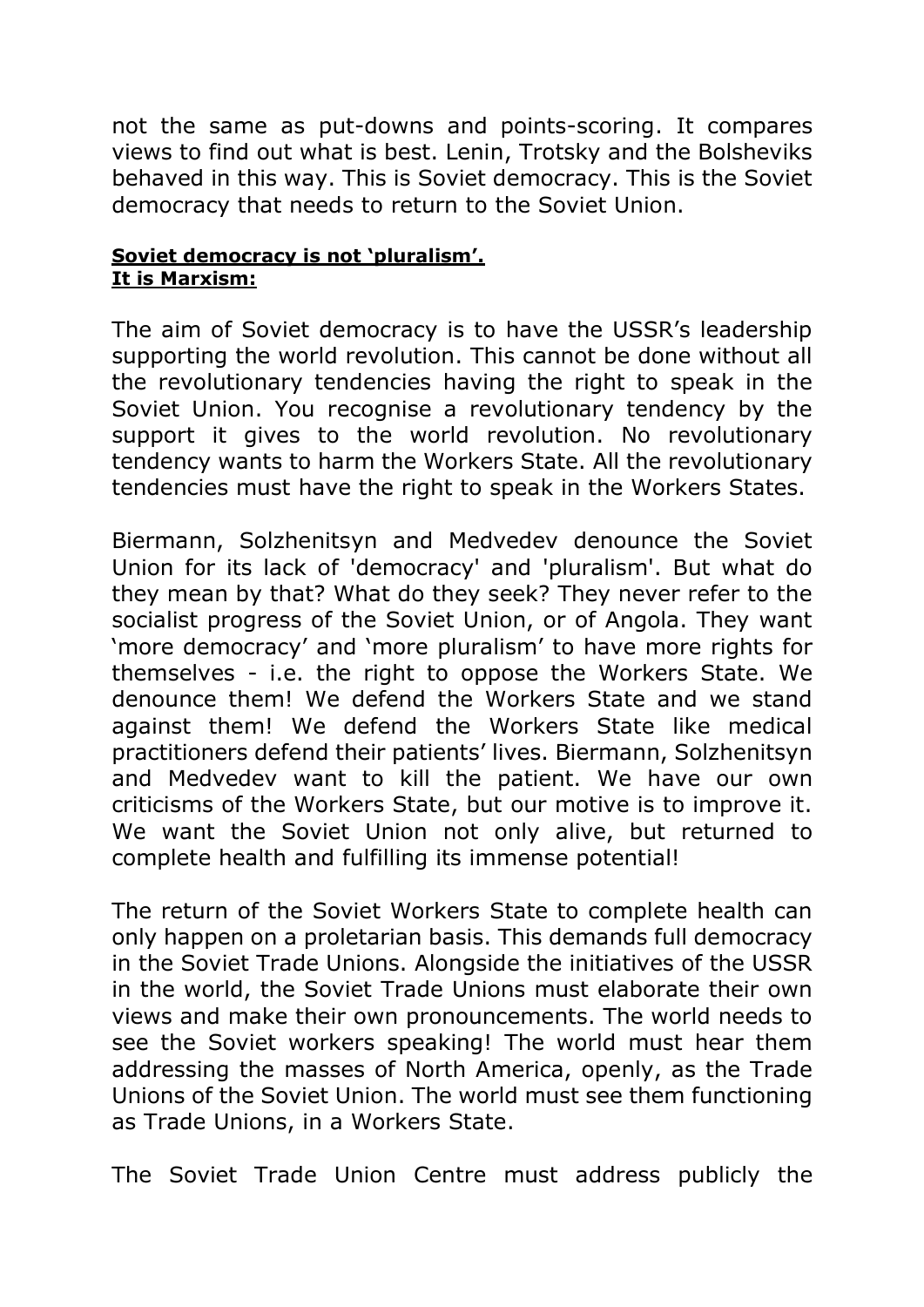proletariat of the world. The world masses need to hear it call for the end of capitalism! Is there a greater form of 'democracy' and 'pluralism' than that? When the proletariat of the Workers State intervenes in this way, you no longer have 'democracy' or 'pluralism'. You have Marxism. When the Workers State functions fully, it is Marxism.

## **Support the development of the Labour left:**

It is the duty of the British Communists to discuss in this way. They must condemn the pro-dissident shouts coming from most of the Trotskyist groups, as well as from a large layer in the Labour left and many in the Communists themselves. What draws all these people together is their objection to Soviet democracy. Their petit-bourgeois 'democratic' outlook causes them to part company with the Socialist Revolution.

The pro-dissident Trotskyists, Communists and others on the general left testify to what Marxism means by 'idealism'. These people have not investigated *dialectical materialism* or they have not wished to do so. We say to them: What do the dissidents want? What do they ask for? Do they want the right, in the USSR, to be heard defending the downtrodden of the world? Do they insist on being heard opposing world imperialism? None of these things! And so, what other rights do they want?

The only thing we hear from the dissidents is that they want "the right to speak". Well then, but to say what? The democratic right which they demand does not consist in defending oppressed or exploited others. What democracy is that then? Obviously, it is democracy for them. But who are they? What do they stand for? They do not propose any Soviet advancement, only their own. They parade importantly in front of cameras, but their admirers are small coteries. Their behaviour resembles that of one who masturbates in the absence of ideas, to stop the further penetration of rational thinking.

These matters need to be discussed, and in the way which we do here. Our stance against the dissidents has been almost completely rejected, but we remain confident that it is correct and will be vindicated. We know that idealism leads to failure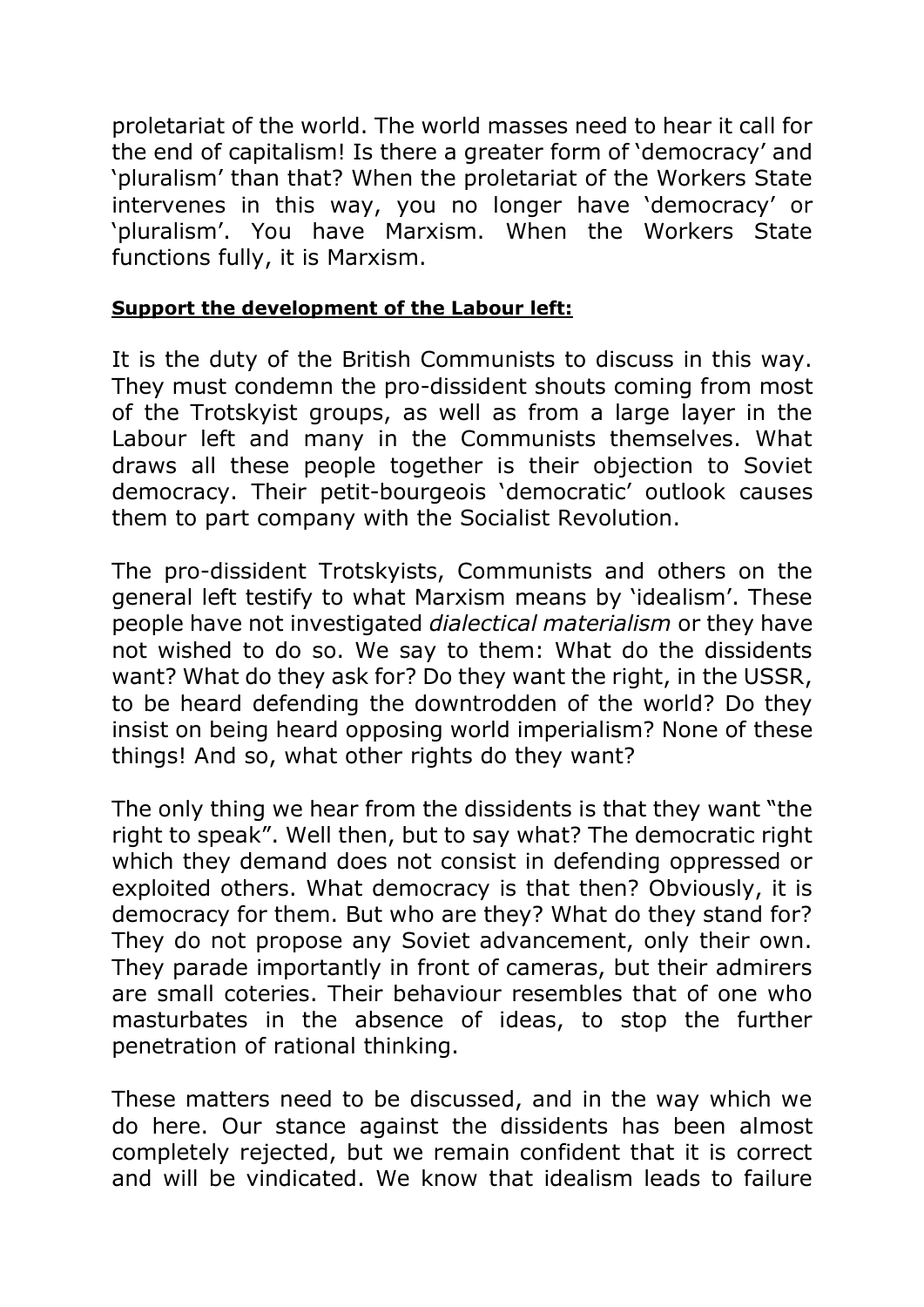and abandonment. In the social upheavals and transformations to come, the idealism of those in the Labour right-wings and the right-wing Labour governments will cause them to fail. What will eventually prevail, in the left, is the use of the dialectical method of thinking. This is so because dialectical materialism is the only way to understand anything and organise successfully.

We reiterate that the main task is to support the development of the Labour left. This calls for much reasoning and many explanations. The explanations which we give ourselves, in Britain, must aim at showing others how to use dialectical materialism. That method opens up logically and naturally onto the dialectical and materialist programme of State ownership, production planning, workers' control, the abolition of the monarchy and the Socialist Republic.

# **Self determination versus the Socialist Federation:**

There is no doubt that the territorial unification of the British Isles will eventually happen. The Federation of the British Isles is the logical pathway to it. Capitalism is entirely incapable of this. The only basis upon which to reach this aim is through a socialist programme.

The Posadists defend the principle of self-determination in the Federation. They insist on it being respected. This principle however, must be defended as part of the progress of the Federation. If it brings retrogression and backwardness to the Federation, it must be resisted. There is no value in going along with acts of self-determination which block the overall economic, social or political progress of the whole. These questions demand political vision. The building of the Federation of the British Isles will demand, from its leaders, the ability to rise above the strict confines of particular cultures, languages, regions, provinces, nations and countries.

The overall interests of the Federation will not allow for every particular and specific interest to be dealt with separately from the others. Most Communist and Labour comrades see this matter differently. There is a need to show to them that, whilst the leaders of the Federation must discuss flexibly, they must